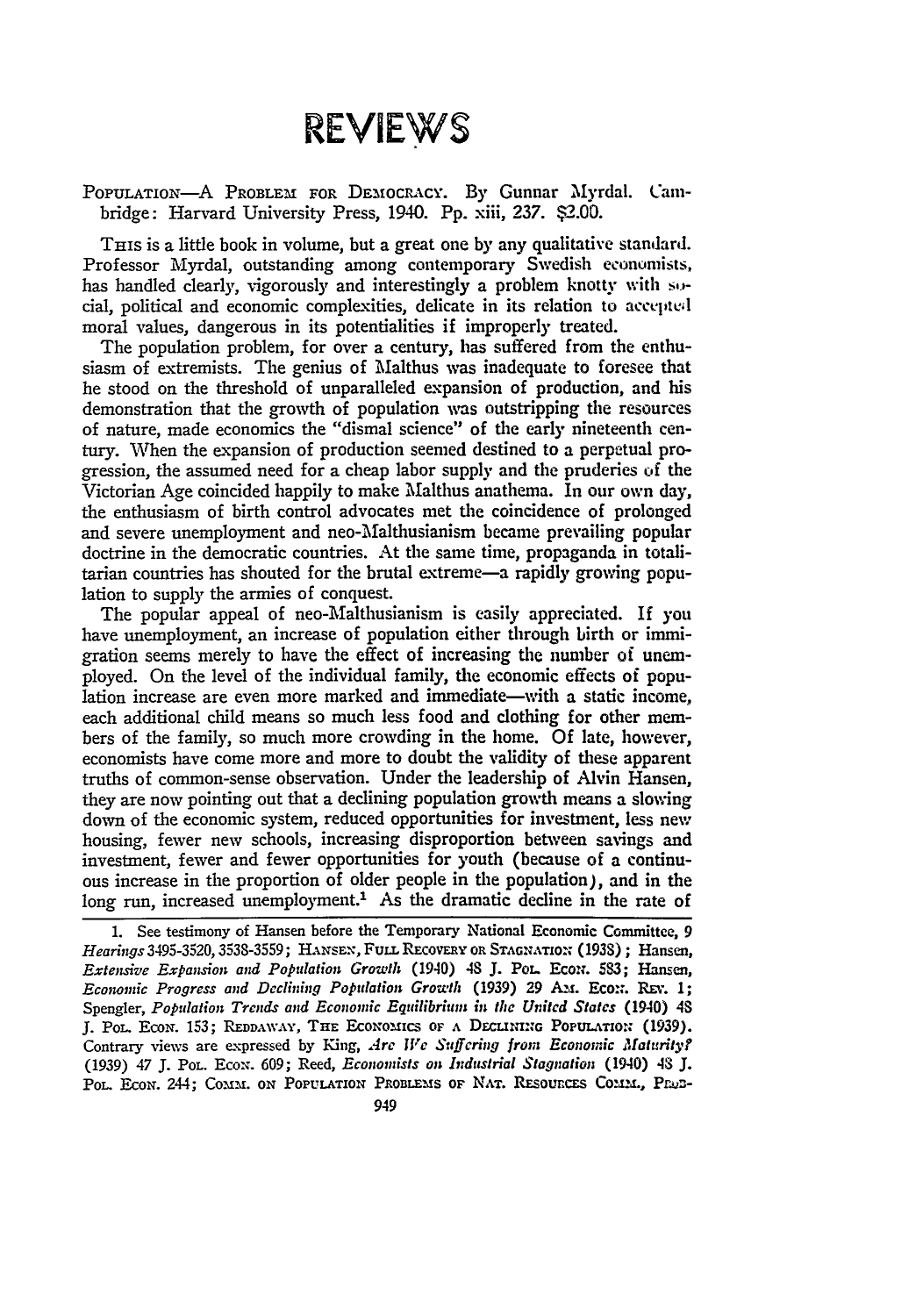population growth2 becomes more widely known, there is little doubt that popular attention will turn to this newer population 'theory. Already the Townsend and "Ham-and-Egg" movements have made us aware of the economic and political effects of the equally dramatic change in the composition of our population, the decline in the proportion of children, the increase in the proportion of the aged (contraceptives at one end of the population scale, antiseptics at the other).3

A noteworthy consequence both of population decline (or the slowing down of population growth) and the changing composition of population is an increased drive towards government intervention in the economic sphere. State planning and investment control to decrease investment risks, state investment and state subsidization of purchasing power to compensate for the decline of investment become more and more necessary as the population decline continues. Increasing intervention to assure support for the aged is inevitable as the proportion of aged grows greater.

Professor Myrdal accepts these theories of the economic effects of declining population growth, although with somewhat greater hesitancy than some American economists. He goes further in examining the social effects of the decline and finds them undesirable. But he does not stop with a scholarly wringing of the hands. He boldly sets out a program for positive social action, a program for population growth consistent with a democratic society. Since it is not a program of population increase for a totalitarian war machine it begins, paradoxically enough, with a recommendation that birth control methods, instead of being prohibited, should be encouraged. "In a democratic society we cannot accept a way of things whereby the poor, ignorant, and inexperienced maintain the stock of the population." Consequently, undesirable births should be prevented and the birth rate should not be maintained by undesired births. Parenthood being thus made wholly voluntary, the next problem is to make it economically possible for those who desire children to have them. "The solution is: certain services free for all children and for all families in all economic classes, with no means test, planned as a rational cooperation between citizens in a democratic society on the principle of national solidarity, financed through the national budget, and, therefore, paid for according to the prevailing principles for the distribution of taxation according to capacity and ability." In short, a redistribution of total income resources in the population to the advantage of children.

**LEMS OF A CHANGING POPULATION** (1938) **8.** One of the best of recent discussions takes a middle view: Sweezey, *Population Growth and Investment Opportunity* (1940) 55 *Q.* **J.** EcoN. 64. **See** also **THOMPSON** & **WHELPTON,** POPULATION **TRENDS IN** TII **UNITED STATES** (1933) 320 *et seq.,* and **NEWMAN, THE** BUILDING INDUSTRY **AND BUSINESS** CYcLEs (1935) c. 5.

2. The minimum estimates give us a peak population of 138,000,000 in 1955, followed by a decline of 10,000,000 during the next 25 years. If this is correct then we are rapidly approaching the Swedish situation. Other estimates are more hopeful, a median one gives us a peak of 153,000,000 in 1980. **PROBLEMS** OF **A CHANGING POPULATION,** *supra* note *1,* at 22-25.

**3.** In **1870,** people over 65 constituted 3% of the total population; today they con**stitute** 6% of the population; in **1980** they will constitute between **11** and 17%. See **DUBLIN** & LOTKA, **LENGTH OF** LIFE (1936) **265.**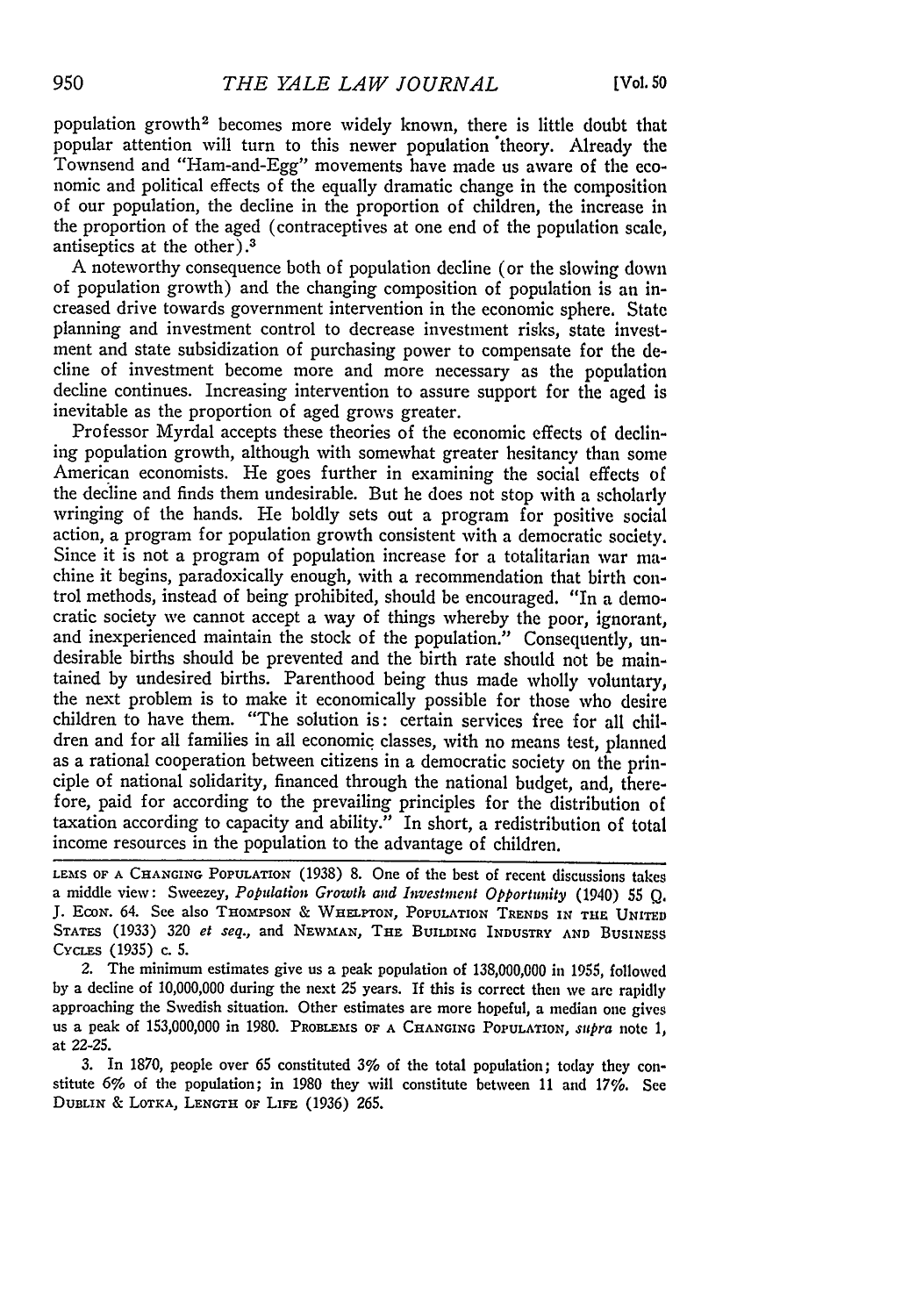It is obvious that this program means increased government spending. Those who would deplore this consequence must ask themselves what the alternative is. Myrdal is only one of many economists who has pointed out that "certainly, the trend in population will turn out to be one of the strongest underlying forces promoting government control and participation in business and production." The special interest of lawyers and political scientists must be directed at this point. If government intervention is an evil, we have nothing but a choice of evils: the downward population trend means more government intervention; the population trend can only be reversed by another form of such intervention. We have another alternative in this country, one which would in a very few years solve most of our population problems, which would give our aging society a new lease on life and would ease the social transitions of our changing population composition-increased immigration. Are we willing to take this step? Political obstacles seem tremendous, but the time is coming when our immigration policy will have to be reconsidered.

Professor Myrdal's study is based on the experience of Sweden. Our problems are somewhat different. Sweden has been faced with the danger of actual population decline. Myrdal despairs of population growth in his country; he seeks only population stability. We are in little danger as yet of a decline in total population. Our problems are decline in the rate of population growth, changing age composition, and regional population decline. Indeed, our changing population presents elements of hope which should be weighed against the fears of the economists.4 Nonetheless, they are serious problems, and, if Myrdal's analysis and solution are not applicable in toto, his scientific method, his realism and his moderation might well **be** applied **by** our own scholars to their solution. There is danger in the probability that, despite the contemporary interest of economists in the population problem, the current rearmament boom and a possible temporary rise in the birth rate will make us forget long term trends. The population problem is fundamental to all major issues of social and economic policy. It is better to study it now than to wait until the crisis in population is at hand.

#### A. H. FELLER  $\dagger$

4. "The slowing down of population growth in the United States will leave this nation in a peculiarly advantageous position, as to the relation of total population to total natural resources. The situation is one that opens great possibilities for further economic and social advances." PROBLEMS OF A CHANGING POPULATION, *supra* note 1, at 34. Note also that the proportion of persons in the productive age groups is rising constantly. Fifty years ago persons 20-64 were 40% of the total population; in 1930 they were over 55%; from 1950 through **1970** they will be between 61 and 63%. While such a decided increase in our working population raises numerous economic problems it cannot but **be** considered a net advantage to the national economy.

- Associate Professor of Law, Yale Law School.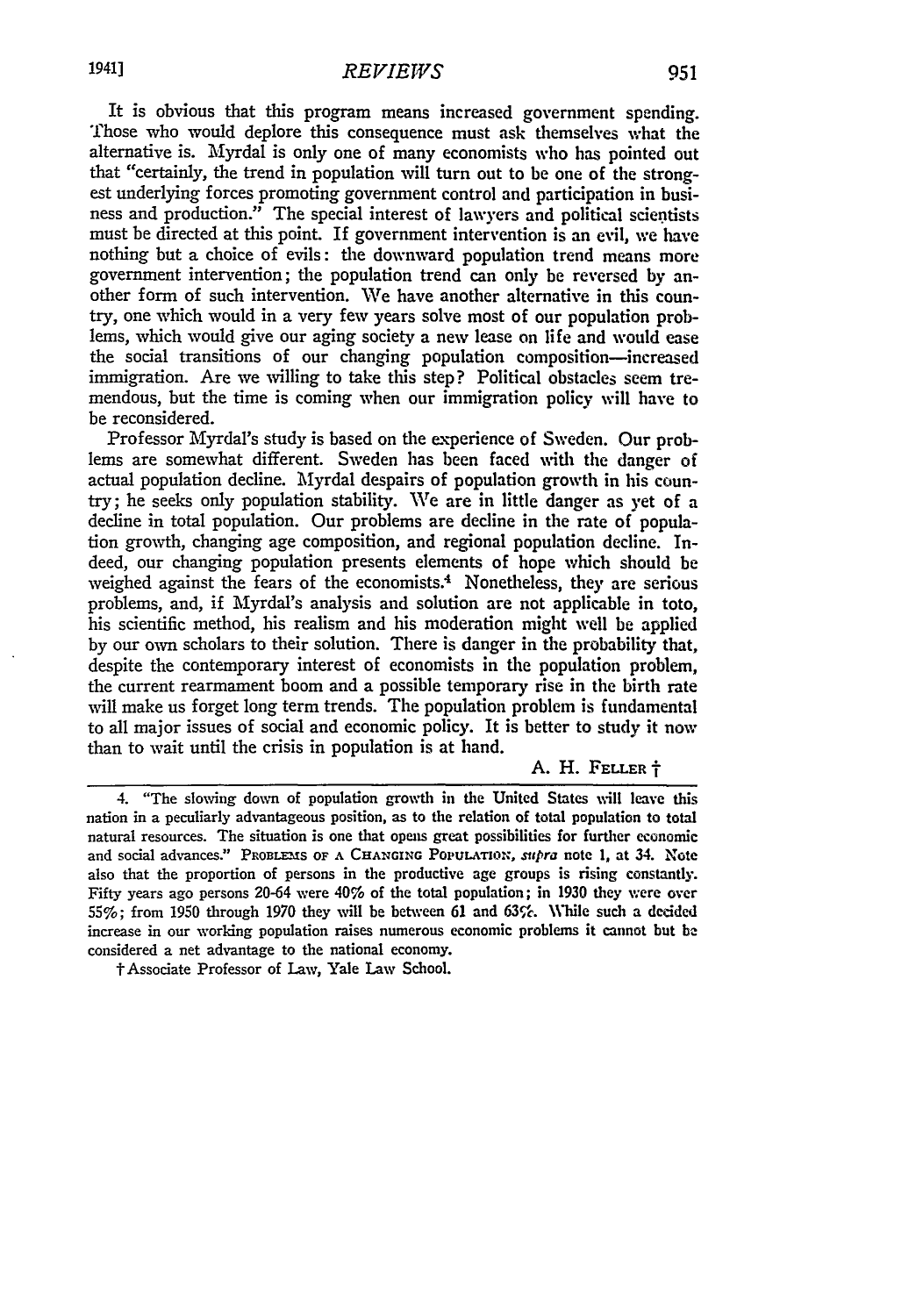## **JUVENILE** DELINQUENTS GROWN Up. By Sheldon and Eleanor Glueck. New York: The Commonwealth Fund, 1940. Pp. viii, 330. \$2.50.

LIKE their exceptionally interesting previous works, $<sup>1</sup>$  this current volume</sup> by the Gluecks is a competent demonstration of what can be learned tinder highly favorable research conditions about crime and delinquency through statistical manipulation of the varieties of data which will normally be available with respect to groups of offenders. It consists in a follow-up over a further ten-year period of the same group treated in 1934 in *One Thousand Juvenile Delinquents.* The initial study was of a group of boys of an average age of thirteen and a half years, who, during the years 1917-1922, in being brought before the Boston Juvenile Court, were routed through the Judge Baker Foundation Clinic for examination and case diagnosis. At least fiftyfive per cent were not first offenders, having been previously before the same court. The clinical study thus furnished the Gluecks with data concerning the personal and social characteristics in the past personal history of each of the thousand. There were available the recommendations of the clinic in each case, dealing primarily with where the offender should live during the period of oversight-probation at home, with relatives, in a foster home, or on a farm; or in a correctional institution, a school for the feeble minded, or some other type of institution. In most of the cases suggestions were also made as to physical care, educational and vocational adjustments, recreational activities, and discipline. The Gluecks had also the record of dispositions actually made by the court, in some instances following along the lines of the clinic recommendations, and in others not. Finally, they had a record of the subsequent known delinquencies of each member of the group over a period of five years following the termination of the "treatment" carried out by the court and affiliated agencies—treatment being defined as the period of time during which a boy was subjected to the particular category of supervision which the clinic had recommended.

The present study follows the group up to an average age of twenty-nine. Its stated purpose is three-fold: to determine and describe conduct during this period, including conduct during subjection to "peno-correctional treatment" where this occurred; to probe into the reasons for such changes of conduct as have occurred; and to develop and test out techniques and procedures for prediction of behavior. The authors have made a statistical analysis which follows a breakdown of the group on bases of three criteria: reform at an earlier or later age; response to various forms of peno-correctional treatment; and commission of serious or minor offenses. The authors find a decreasing frequency in the commission of offenses and a decreasing seriousness of offenses among those who do not reform 'with the passage of time. Those who reformed earlier were found to have advantages in hereditary equipment, intelligence, and home discipline, and to have started their delinquency at a later age. These findings are explained by postulating the phenomenon of maturation. As here used, maturation includes both personality integration and the slowing down and deterioration of the human organ-

<sup>1.</sup> **FIVE HUNDRED CRIMINAL** CAREERS (1930); *ONE* **THOUSAND JUVENILE DELIN-QUENTS** (1934); LATER CRIMINAL CAREERS (1937).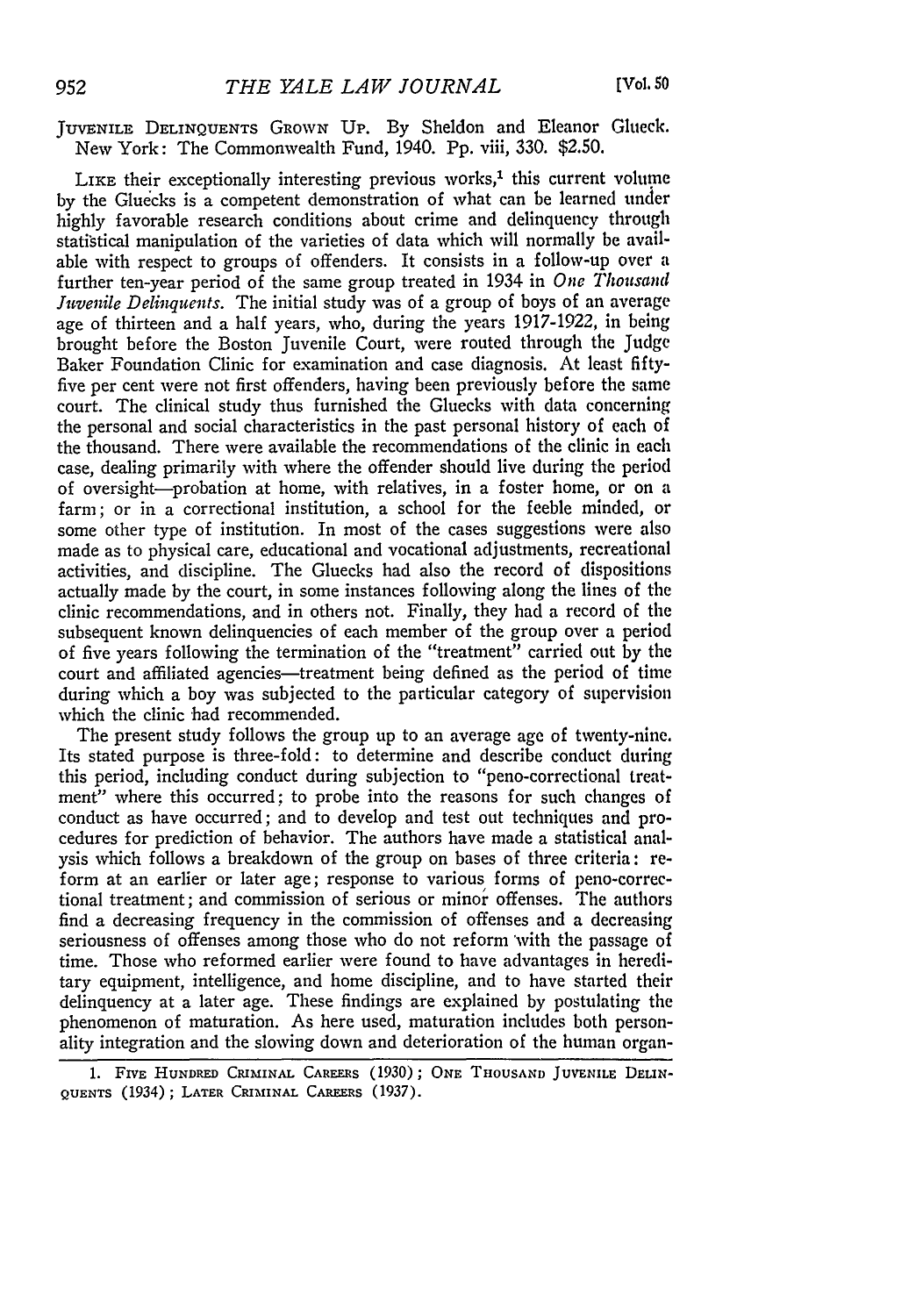ism. This interpretation derives its main support from two facts which the authors obtain from their data on the group: first, that there is a fairly steady and predictable course of delinquency regardless of the age at which it begins and the type of treatment to which the individual is subjected; and second, that with increasing age there is a decrease in the frequency and seriousness of crime.

The explanation of changes in behavior in terms of maturation raises several questions. Obviously no member of this group could have avoided growing older, and at exactly the same chronological rate as his fellows. Does it not follow that the statistical relationship between whatever changes in conduct might occur and increasing age was inevitable? Then, too, several classes of data are lacking which would seem to be directly relevant to the formulation of any concept to explain changes of behavior in this group. No personal-social information of the last fifteen years is presented. The only current facts given are those concerning the commission or non-commission of known delinquencies and crimes, and the success or failure as measured thereby of peno-correctional treatment for those individuals who were subjected to it. Information on economic status, family relationships, employment history, leisure time activities, and the like, was unavailable. The authors have, therefore, had to be content with very indirect evidence of the reasons for changes in conduct.

We are referred to a footnote<sup>2</sup> from their previous study of this group in which they say: "In a prior research of similar nature (S. and **E.** T. Glueck, *Five Hundred Criminal Careers* [1930]) it was demonstrated that success or failure as measured **by** post-treatment recidivism is so **highly** reflective of success or failure in such other major fields of activity as industrial life, the meeting of family obligations, use of leisure, etc., that for practical purposes success or failure in respect to criminality may be used as a satisfactory index of success or failure in all major respects. Hence, this present study is limited to an analysis of the post-treatment delinquency and criminality of the youths involved." In the study cited the coefficient indicating the relationship between post-parole status and the status as regards industry, economic responsibility, family relationships, use of leisure time, and habits, in combination, **was** calculated to be **.62.3** Granting the correlation for the original group of five hundred, the assumption that it holds for the present group of one thousand depends on the similarity in make-up between the two groups. This is troublesome, for there seem to be demonstrable differences. If we compare them with respect to nativity of parents, education of parents, proportion of the group with normal intelligence, proportion with mental disease, and the age at which work was begun, the Gluecks' data show differences of ten per cent or over on each of these counts. Despite the similarities in the general trend of the data these are discrepancies which might be statistically important and which certainly cannot be ignored. The lack of current personal-social data is reflected in the study in various other ways. When comparisons are made in sub-groups and when prediction tables are set **up,** the items of differentiation are necessarily those derived

<sup>2.</sup> ONE **THOUSAND JUVENILE DELINQUENTS** (1934) **4, n. 3.**

<sup>3.</sup> FIVE HUNDRED CRIMINAL CAREERS (1930) 223.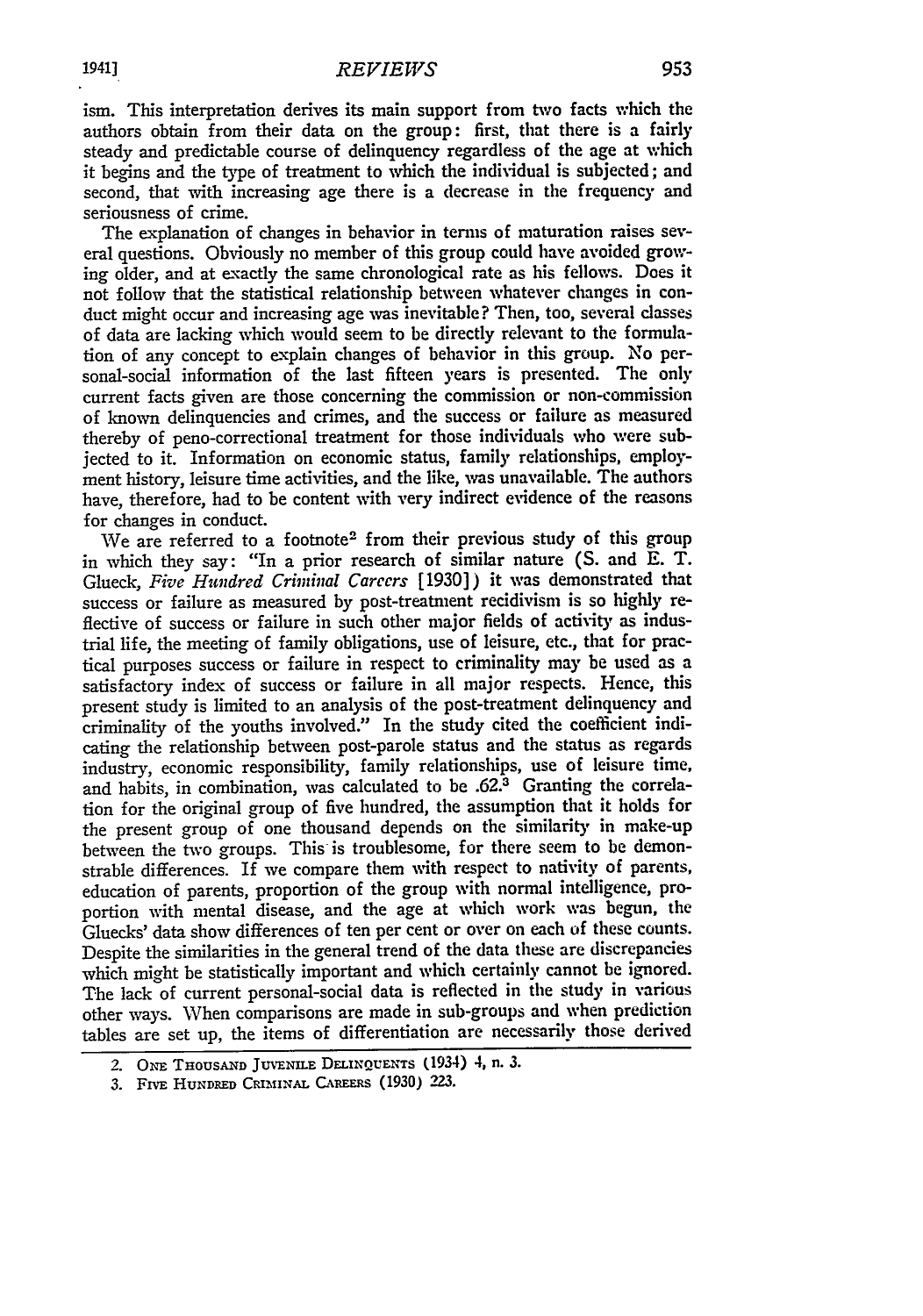from the past personal history of fifteen years ago. There may be further comparisons on the basis of more current data which would have been more vital.

Valuation of such a study must of course take cognizance of limitations which are inherent in the kind of data available in this field. Such shortcomings as the book exhibits are largely explainable on that basis. But it is perhaps appropriate to pose a few basic questions (even though it would be utterly unreasonable to expect the authors to be able to answer them on the basis of existing data) lest the concreteness of the many propositions which they have so ably demonstrated obscure what has not been demonstrated. What, for example, does the group of one thousand represent? We know that it comprises all of those who were caught at what passes for delinquency and brought before the court in Boston over a stated period of time. We do not know whether the *known* delinquencies of the group represent *all* of the delinquencies of the group. Much more important, we do not know how these individuals, either singly or as a group, compare as to behavior, to say nothing of personal and social characteristics, with other individuals, other groups, and the general population. For all we know, they may be committing fewer delinquencies than the average for other groups who do not run afoul of the courts. Controls of this sort are lacking. The process of selection which resulted in these one thousand being segregated from the general population for special processing by the state is similarly undefined, and indeterminate from the data on which this study is based.

Any conclusions which may be drawn from this study about the effects of "treatment" rest upon similar uncertainties. The data tell us that some of these individuals were placed in a correctional institution, some in foster homes, some on probation at home, and so on. But we are not dealing with identical individuals placed in identical homes. Nor do we know what happened to any one of these persons, or what each may have experienced as a day to day matter, in the course of any of these "treatments." Under these circumstances, conclusions about response to treatment seem to be conclusions about a response to something which cannot be satisfactorily defined, which is variable, and the nature of which is largely unknown.

These are some of the major limitations inherent in the data itself. To point them out is easier than to devise ways of surmounting them. It is only fair to say that in this volume, as in their previous ones, the Gluecks exhibit a keen awareness of these difficulties. They deserve real appreciation for contributing the important collections of data which they have, and for extracting from them so much that is demonstrable, as well as so much that is provocative. This book will unquestionably be rated with the relatively few distinguished studies in American criminology.

> **GEORGE** H. **DEssION f** MAX DEUTSCHER İ

*t* Psychologist, Connecticut School for Boys.

t Professor of Law, Yale Law School.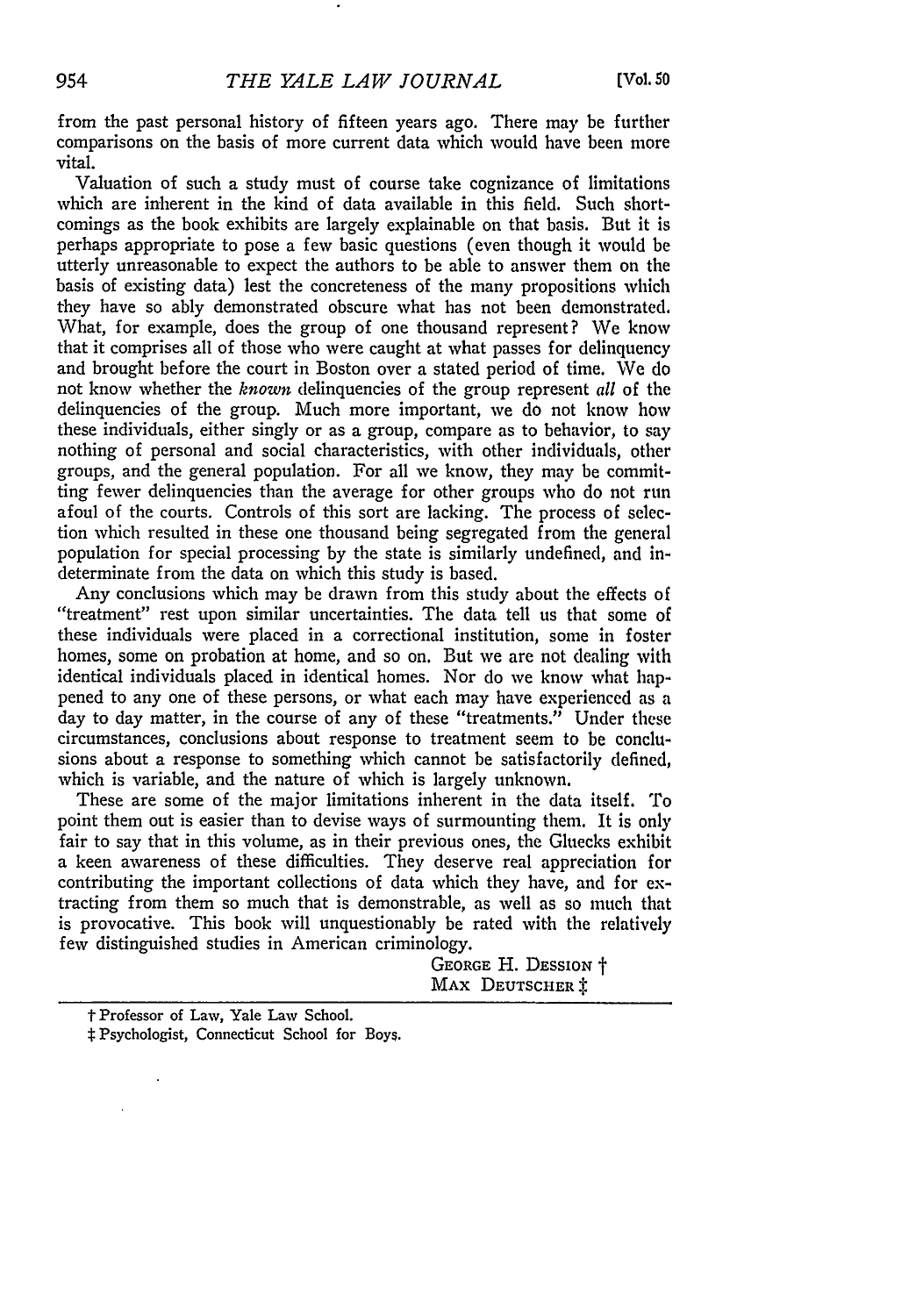A TREATISE ON THE ANGLO-AmERICAN SYSTEM **OF EVIDENCE IN** TIALS AT COMMON LAW. By John Henry Wigmore. Boston: Little, Brown and Company, 1940. 3d ed. 10 vols. \$100.00.

**SOME** years ago President Hutchins of Chicago taught the course on Evidence at the Yale Law School. That was before his mordant wit had learned to serve an attitude which is habitually reverential towards some things. But even then, by common report among his students, it was his dictum that "the sun of Evidence rises and sets in Wigmore." And we found it so, although mostly from that fragmentary use so characteristic of law students and practitioners which is probably more unjust to this great work than to any other law treatise. **A** fuller knowledge has brought to this reviewer only deeper respect.

The preeminence of the *Treatise on the Anglo-American* System of Evi*dence in Trials at Common Law,* not only in its field but in all the literature of the law, was apparent from the first. Professor Beale's appraisal of the original edition<sup>1</sup> is now a matter of history. As early as  $1912$  Professor Gifford of Columbia was told "by one of the staff of a great law library in New York that the book was called for by practitioners 'more than all other works on Evidence put together.' **"2** The passage of 35 years has brought forth more than its fair share of legal writing but Dean Wigmore's name has never been dimmed by comparison. What challenge there is to preeminence has come as a claim to share an acknowledged lonor. The present edition is a worthy sequel to its forerunners.

Many of the factors which have made this book great have been amply noticed elsewhere.3 In the law, at least, no work could attain first rank without considerable excellence in organization of material; in the faculty of logical analysis and reasoning; in clarity of exposition. But here there is much more. First of all there is an attitude of mind which forever examines the rules of Evidence-whether generalized into broad principles or broken down into minute directions-in the light of the way they serve ultimate human needs. It is a common enough thing for such an objective to be professed. But at the hands of legal authors, at any rate, two things are likely to happen to it. It may be propitiated by clichés. And it may be lost to sight in a maze of legalistic ratiocination. This has been especially true of treatises. Yet here is a treatise singularly marked by painstaking treatment of detail which does not share the common failing. Here is an author who knows with unrivalled intimacy every tree in the wood and yet has never for one moment lost sight of the forest. Throughout the original work ran a strain of the finest kind of reforming zeal, an example of the best ethical and moral tradition to be found in the law. Neither advancing years nor great technical learning has impaired this zeal or narrowed the broad outlook which has accompanied it. The author stands in rare contrast to a point

- **1.** Beale, Book Review (1905) **18** HARv. L. REv. 478.
- 2. Gifford, Book Review (1924) 24 **CoL** L. Rzv. 440.

3. See, for example, Beale, Book Review (1905) 18 HARV. L. REV. 478; Chafee, Book Review (1924) 37 HARv. L. REv. 513; Hastings, Book Review (1924) 18 Iu. L REv. 347; Wilson, *I Confess An Obligation* (1940) 26 **Co.** L. Q. 101; G. F. James, *Contribution of Wigmore to the Law of Evidence* t1940) **8 U.** or Cm. L **REv.** 78.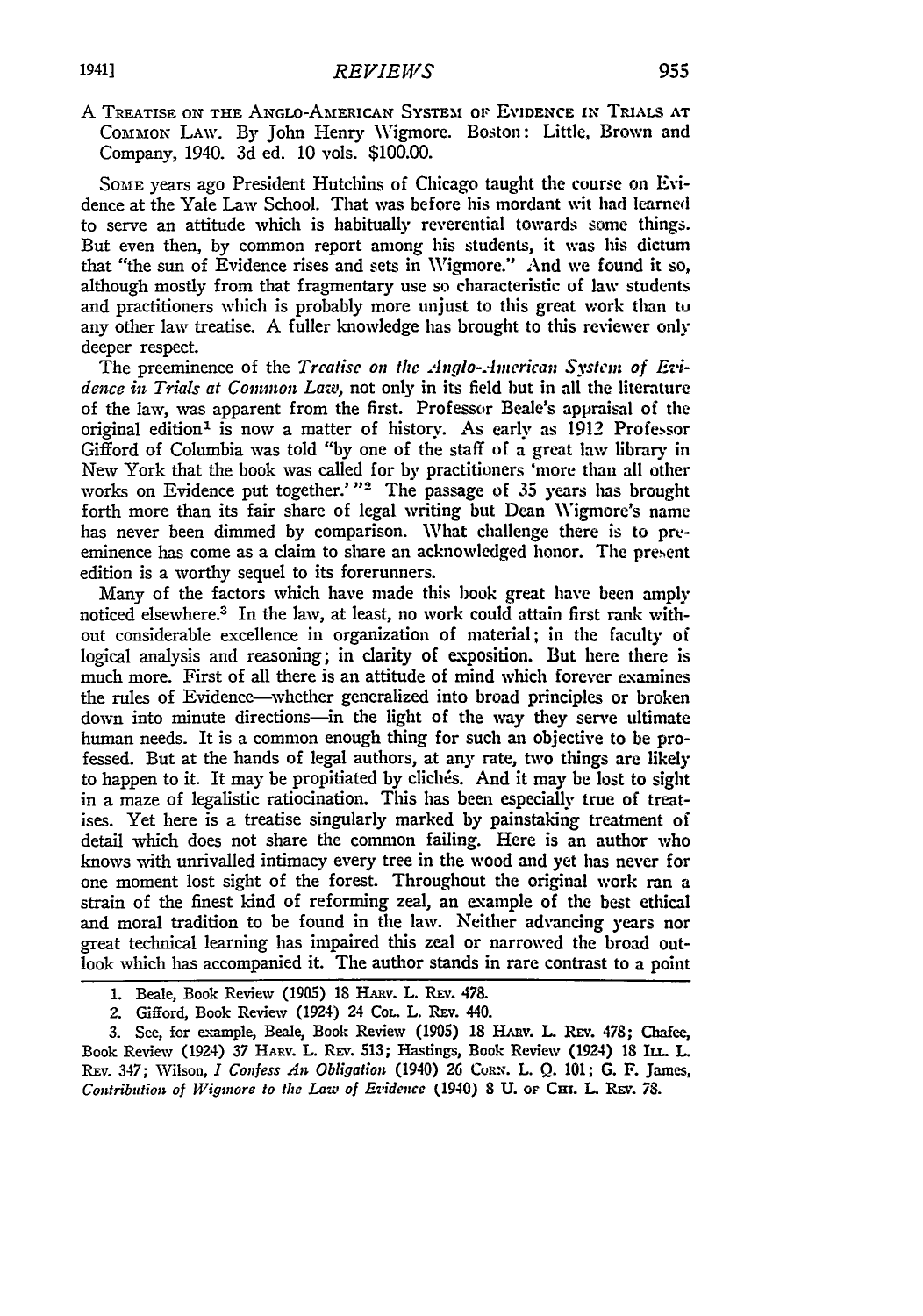of view bred from narrower professional scholarship which he has so aptly described:

"For this particular question, the greater risk of danger, and the greater need of education, seems to be in the fallacy of the technical (as opposed to the popular) view, viz. the assumption that the jury-trial system of Evidence is the only safe system that can be tolerated, and therefore that it must be imposed equally on administrative tribunals. This assumption permeates the judicial opinions. It is attributable to the narrow experience of the trial lawyers who have become judges. The inveterate habit of mind cannot easily be altered when the judicial function comes to be exercised. It eulogizes reverently the mint, anise, and cummin of every detail of the system. It enshrines with sanctity each exception to an exception to an exception of a rule. It scans the findings to detect a slip in the practice, and when found it fervently dwells on the particular virtues of the violated rule. In short, it acts upon the assumption that no truth ever has been or ever can be discovered, in human controversy, except by the rigid employment of the jury-trial rules." **4**

The substantive excellence of the work is inextricably interwoven with the presentation of the substance. The framework of today's principles of proof and evidence is given against a rich historical background, and all is treated in a style clear, pungent, interesting. Throughout are to be found well-chosen excerpts from commentators, critics, and courts expounding rules and their reasons. That, of course, is not unusual except that the quality of choice is high. Rarer among authors, and more interesting, is the extensive use of transcripts of proceedings and narratives showing the actual operation of the law of Evidence, the relation of theory to reality. These take a wide range in point of source and of time, and have been kept well up to date in each edition. The net result is a tool of far more value than any other work on Evidence to the student or trial lawyer whose interest is confined to acquiring practical professional competence; although its use may require something more in the way of time and pains. Anyone whose interest transcends (though it may also include) the purely practical will find no better storehouse of all those things which have lent a cultural and professional flavor to the practice of the law: the tracing of institutions and ideas; revealing incidents from the lives of great men in the law; passages from its great scenes; examples of skillful advocacy and of the best professional conduct.

Thorough agreement with everything in a book is never required of a reviewer-indeed one might suppose the opposite requirement was sometimes imposed. With others, I find disappointing omissions,<sup> $5$ </sup> and sources for dis-

5. Some of these are ably pointed out in Morgan, Book Review (1940) 20 B. **U.** L. RFv. **776.**

<sup>4.</sup> This passage, first appearing in the second edition (1:31), is to be found on page 37 of the first volume. The attitude depicted finds remarkable parallel in "The cold, not to say inhuman, treatment which the infant Code received from the New York judges," Winslow, **J.,** in McArthur v. Moffet, 143 Wis. 564, 567, 128 N. W. 445 (1910). For an example see opinion of Selden, J., in Reubens v. Joel, 13 N. Y. 488 (1856).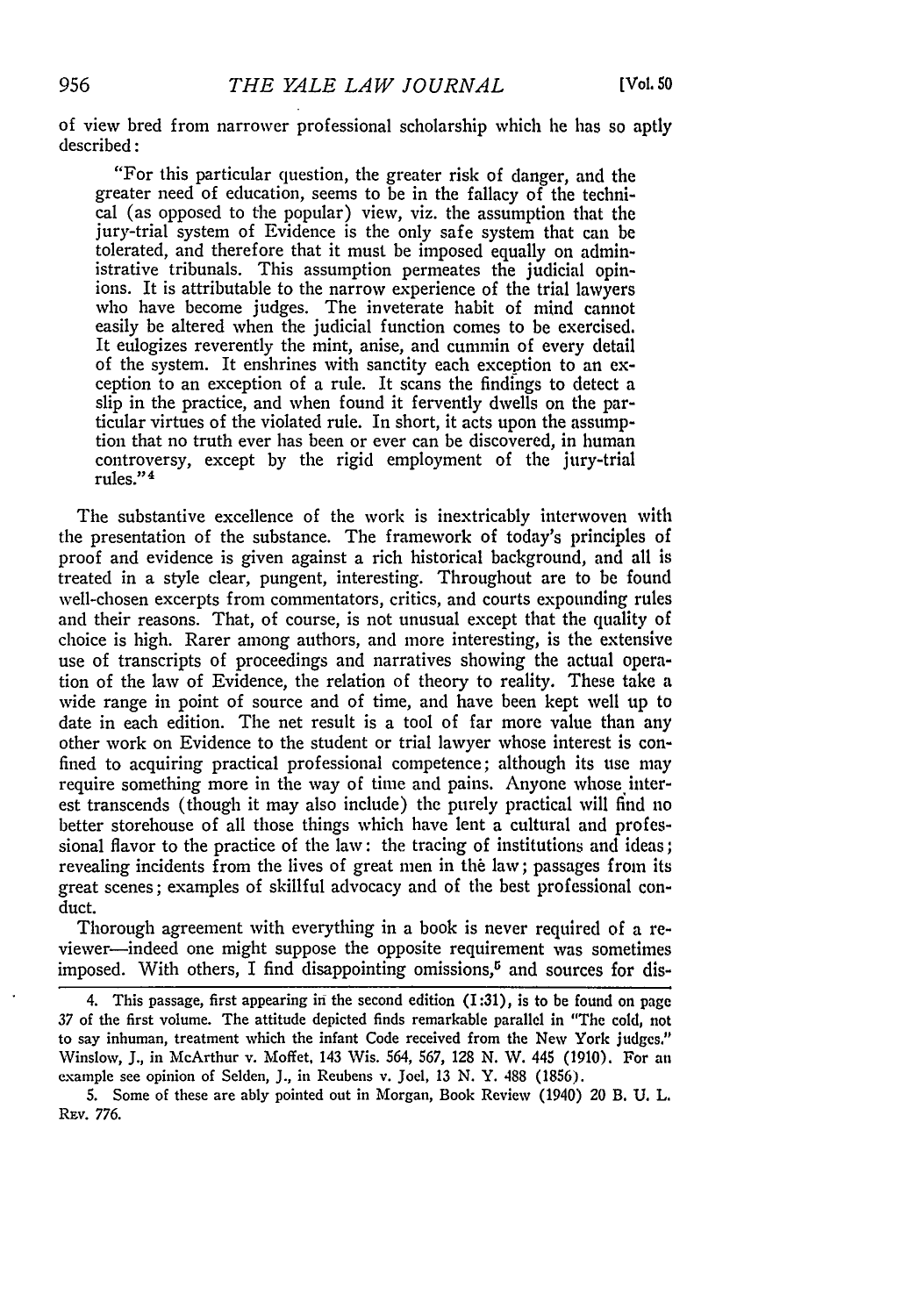agreement in the present work but frankly these seem so trivial in estimating a thing of this magnitude and value as to deserve no mention here.

After all, the sun of Evidence does pretty much "rise and set in Wigmore," in a way that can scarcely be said of any other subject or any other work. May not this point a moral to the teacher of Evidence? Perhaps we should do well to require the whole treatise to be read in assignments **by** the class (the question of library facilities would be serious but not everywhere insurmountable). This would supplant the need for any materials consisting largely of appellate court opinions. But materials could be collected consisting chiefly of transcripts of testimony in the trial courts. Class discussion could be directed specifically to the questions which these materials would raise. This would introduce into the curriculum something approaching a clinical technique for the study of law at a point where it would do most good, and the reading of Wigmore would make the course a vehicle for imparting an attitude which may be of far more value to the lawyers of the morrow than the myopia which a narrow technical competence so often fosters.

**FLEMING JAMES.** JR.

## THE MACHINERY OF JUSTICE **iN ENGLAND.** By R. M. Jackson. Cambridge: The University Press, 1940. Pp. 342. \$3.7j.

THE author is a solicitor and a lecturer in law at Cambridge University, where he offers an introductory course on the courts and lawyers of England. His aim with this book is to write a description of the British law system, colored very little by recital of a glorious past or glee in the legal pageantry of today, but flavored by criticism and suggestions of reform. The result is a conscientious and methodical book, indeed, a brief encyclopedia of the ways and means of litigation in England. His comments, rather measured and always kept as a minor chord, incline to the tone currently prevailing in American law schools, with its antagonism to formalism, its leaning to social legislation, and its enthusiasm for administrative law. The result is a sturdy, sober book, full of British lamps to light American footsteps.

After a swift sketch of the history of the modern bench and bar, the author describes the mechanism for civil litigation. The "County Courts" handle minor causes, using about four hundred benches with sixty judges. Theirs is the real burden. Then the "High Court" at London, with its three divisions and thirty judges, conducts a small quantity of bigger business. Then come the review tribunals, chiefly the Court of Appeal with nine judges pretty constantly employed, and the House of Lords with about "the same number more or less available. There is also a chapter on arbitrations as a resort for arriving at business settlements. On the criminal side the book outlines the magistrates' preliminary hearings for major crimes, their final determination of minor ones, and the authority over serious crimes given to the

19411

<sup>&</sup>quot;Professor of Law, Yale Law School.